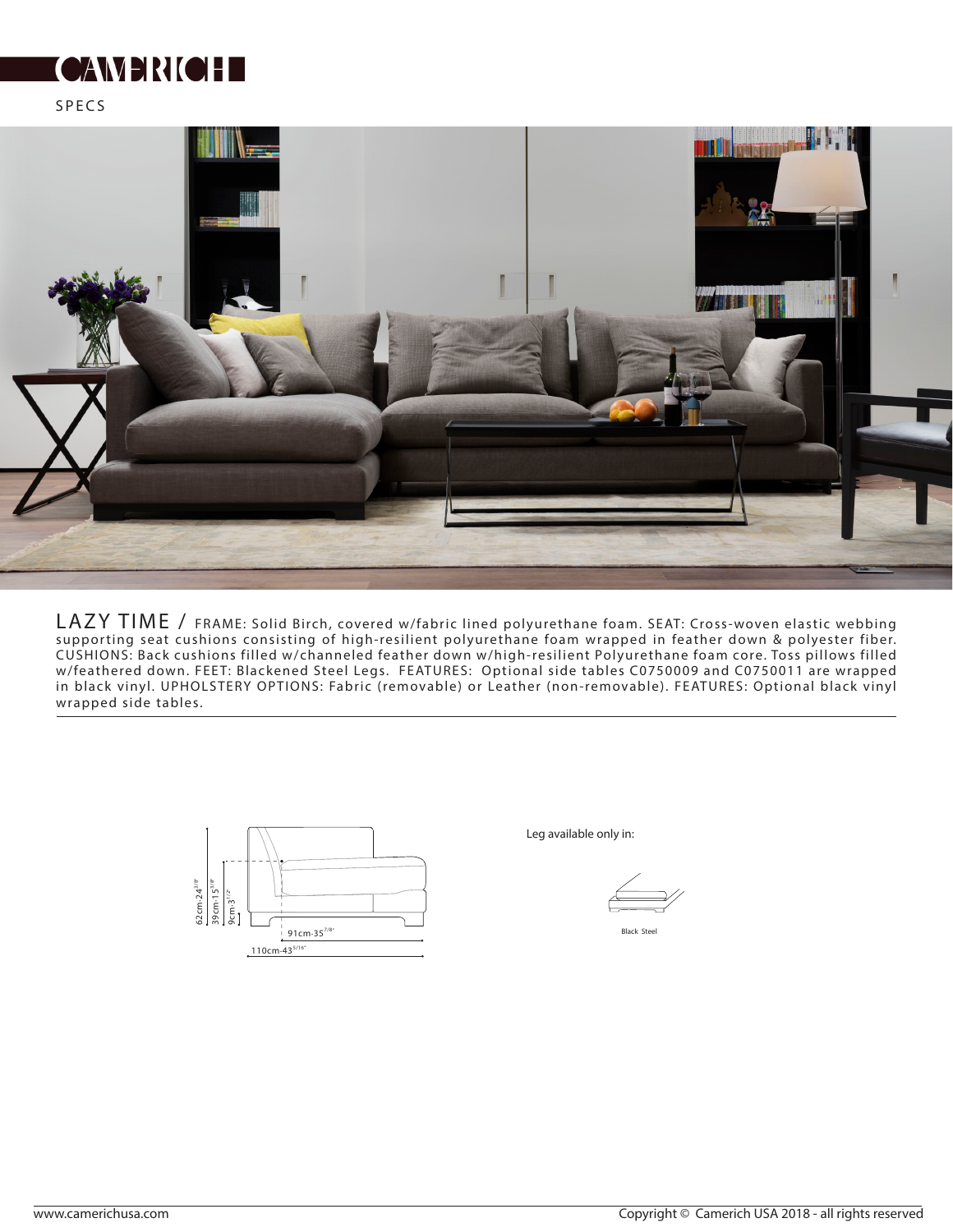## FABRIC VERSION



(dotted lines illustrate positioning of stitched seams on leather versions of this sofa)